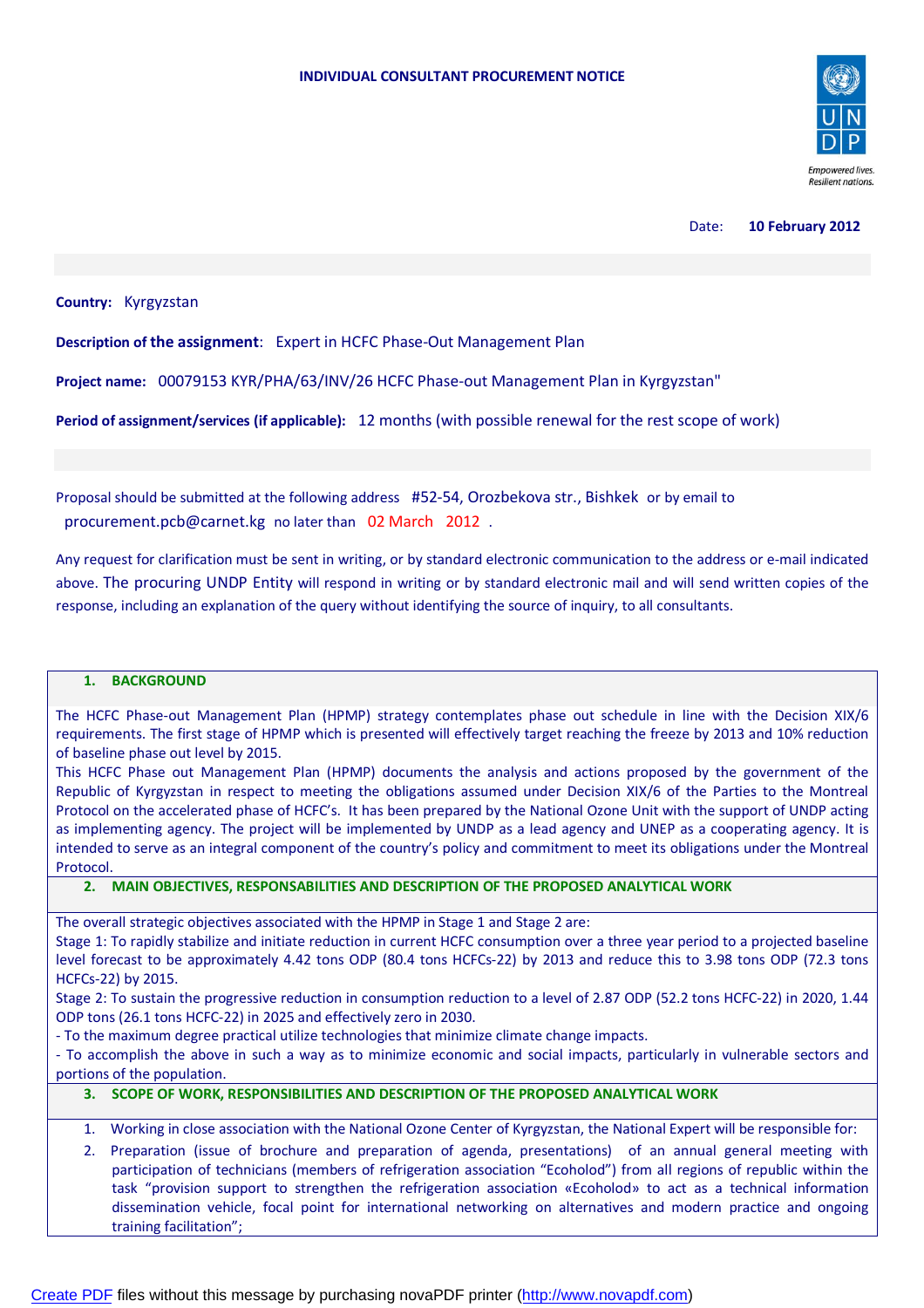- 3. Organization of an annual general meeting; preparation of a report on a meeting; submission of a report;
- 4. Preparation of a second set of trainings (2) on HCFCs and alternatives for refrigeration technicians:
- 5. (preparation of agenda, list of participants, presentations);
- 6. Implementation of training on HCFCs and alternatives in the northern region of the republic within the framework of second set of training for refrigeration technicians;
- 7. Implementation of training on HCFCs and alternatives in the southern region of the republic within the framework of second set of training for refrigeration technicians;
- 8. Preparation and submission of final report on HPMP activities in 2012;
- 9. Participation at preparatory works for Annual meeting of the Regional ozone network for Europe and Central Asia to be held on 27-30 March 2012;
- 10. Participation at workshops for customs officers (conducting practical trainings to detect ODS);
- 11. Preparation of the third set of training on HCFCs and alternatives for refrigeration technicians: (preparation of agenda, list of participants, presentations);
- 12. Implementation of training on HCFCs and alternatives in the republic within the framework of third set of training for refrigeration technicians;
- 13. Final Report on undertaken works.;

## **4. REQUIREMENTS FOR EXPERIENCE AND QUALIFICATIONS**

- Higher university degree (or equivalent) in refrigerant technologies, engineering, designing and maintenance;
- $\checkmark$  Not less than 8 years experience in refrigeration sector, in ODS phase out; good knowledge of Montreal Protocol and country program on ODS phase-out in Kyrgyzstan;
- $\checkmark$  In depth understanding and knowledge of Government, industrial and civil society stakeholders in the field of refrigeration;
- $\checkmark$  Experience in writing analytical reports;
- Strong computer literacy skills, be able to work with e-mail, internet
- $\checkmark$  Excellent knowledge of Russian, knowledge of English is advantage.

# **Interested individual consultants must submit the following documents/information to demonstrate their qualifications:**

## 1. Proposal:

(i) Explaining why they are the most suitable for the work

(ii) Provide a brief methodology on how they will approach and conduct the work (if applicable)

- 2. Financial proposal;
- 3. Signed and dated P-11 form.

## **5. FINANCIAL PROPOSAL**

### **Lump sum contracts**

The financial proposal shall specify a total lump sum amount, and payment terms around specific and measurable (qualitative and quantitative) deliverables (i.e. whether payments fall in installments or upon completion of the entire contract). Payments are based upon output, i.e. upon delivery of the services specified in the TOR. In order to assist the requesting unit in the comparison of financial proposals, the financial proposal will include a breakdown of this lump sum amount (including travel, per diems, and number of anticipated working days).

## **Travel:**

All envisaged travel costs must be included in the financial proposal. This includes all travel to join duty station/repatriation travel. In general, UNDP should not accept travel costs exceeding those of an economy class ticket. Should the IC wish to travel on a higher class he/she should do so using their own resources.

In the case of unforeseeable travel, payment of travel costs including tickets, lodging and terminal expenses should be agreed upon, between the respective business unit and Individual Consultant, prior to travel and will be reimbursed. *[The procuring UNDP entities will choose among one of these two evaluation methods prior to submit the have the Individual Consultant Procurement Notice. Once the evaluation method has been selected the other one shall be deleted to avoid any misunderstanding]*

Individual consultants will be evaluated based on the following methodology: